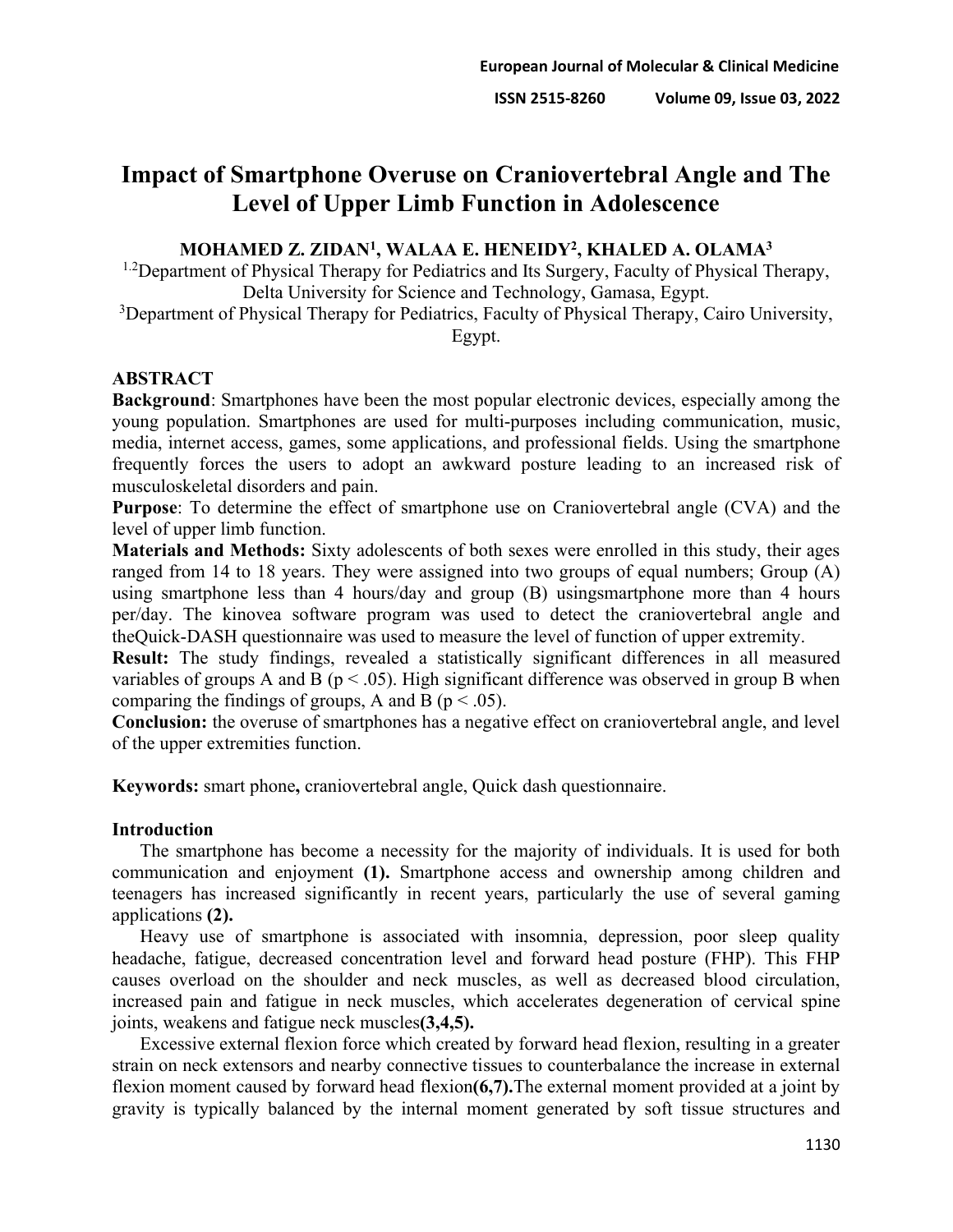muscles around the joint. Furthermore, due to the presence of postural malalignments, which is aggravated due to the altered location of the LOG, in order to balance the external torque produced by gravity, greater internal forces are required**(8).**

Although several studies reported the effect of overuse of smart phone on adolescent cervical range of motion and posture, there are no sufficient studies that detect the effect of prolonged use of smartphone on the level of function of the upper extremity so the purpose of the study was determined the effect of smartphone use on Craniovertebral angle, and the level of upper limb function.

Therefore, the findings of this study could clarify the effect of prolonged use of smartphone, that may help the physiotherapists in detecting the problem caused by prolonged use of smartphone and give the necessity precautions and treatment methodology in preventing or alleviating this problem.

#### **METHODOLOGY**

This cross-sectional study was conducted in the out-patient clinic of the Faculty of Physical Therapy, Delta University for Science and Technology to assess the effect of prolonged use of smartphone the craniovertebral angle of the cervical spine and level of upper extremityfunction.Sixty adolescents of both sexes using smartphone were participated in this study, they were assigned into two groups of equal number. Thirty adolescents were assigned to group (A) who didn't use smartphone for prolonged time (less than 4 hours per day) and thirty adolescents were assigned to group (B) who use the smartphone for a prolonged time (more than 4 hours per day continuously).

Considering our study, the participant age ranged from 14 to 18 years, follow normal BMI in relation to their age, Free from any medical diseaseand had a smartphone were recruited. However, participantswere excluded if they had any congenital or acquired spinal deformities, injury in the neck or upper extremity and history of joint inflammation, neurological, musculoskeletal or cardiopulmonary disease that limit their movement,cognitive disorders, vision disorders, BMI higher than the 95th percentile that may lead to forward head posture and Athletic adolescent were also excluded.

#### **PROCEDURES:**

Craniovertebral angle was measured from lateral view using kinovea software program, right side sagittal plane photos were captured by the digital camera and saved to a personal computer. Three photographs were taken to limit the possibility of bias caused by the subject's anxiety during photography and to overcome the difference between measurement because of postural swaying in standing position. The resultant images were analyzed using the kinovea software to calculate the craniovertebral angle which is the angle between the horizontal line passing through C7 and a line extending between tragus of the ear and spinous process of C7. The data was gathered and converted to an excel spreadsheet in order to calculate the average angle for each participant. The normal value of craniovertebral angle was 50 degrees,below this degree indicates forward head posture **(9)**

Level of upper extremity function was determined by using the Quick-DASH questionnaire. subjects were asked to complete the Quick-DASH questionnaire to detect the level of upper extremity function. This questionnaire contains 11 items (seven functional and three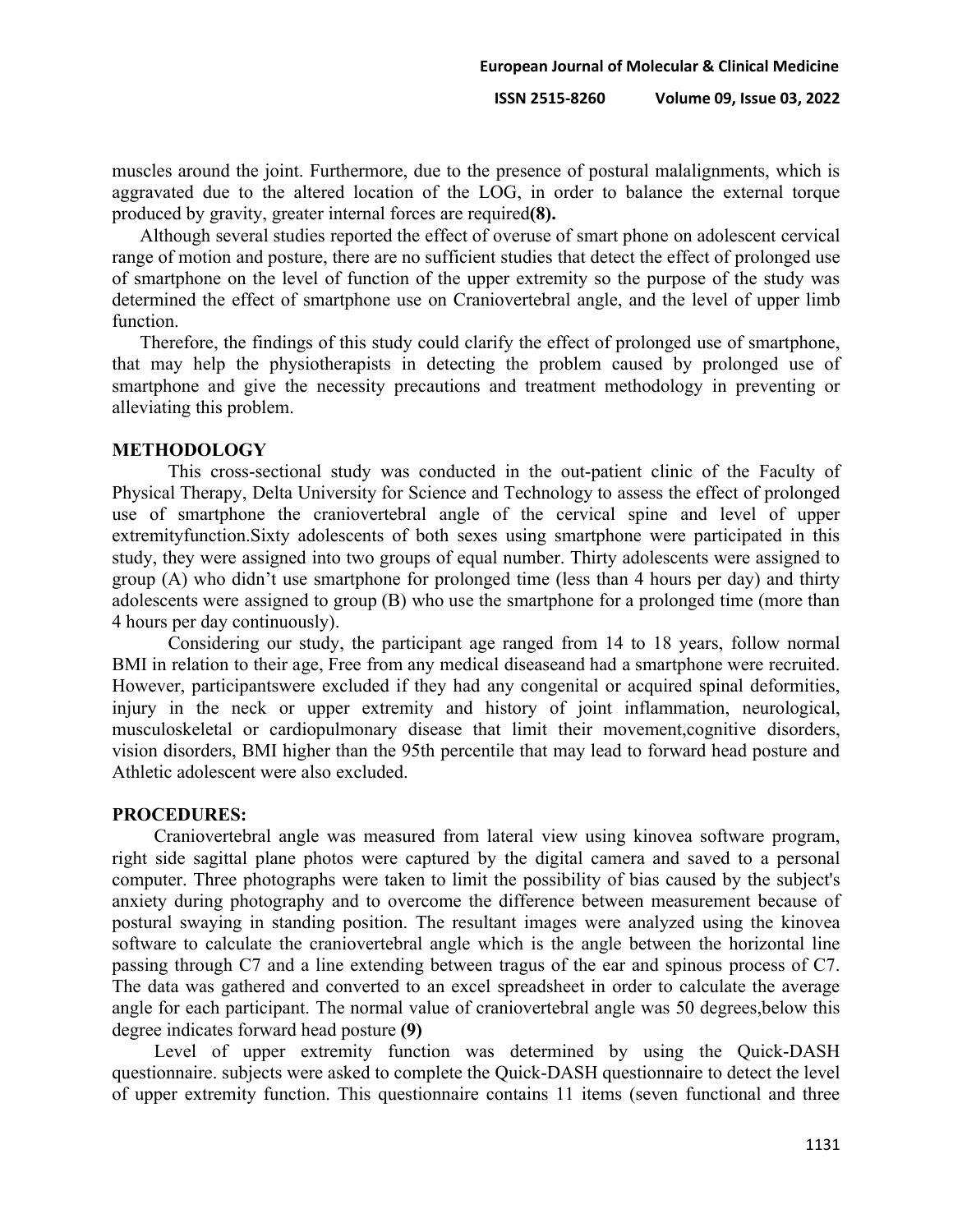symptom items), ten of the 11 items need to be completed for the scores to be valid, each item is graded on a 0–5 Likert scale and has 5 response options from 1 (no difficulty to perform, no symptom or no impact) to 5 (unable to do, very severe symptom or high impact). The responses are summed to a raw score and converted to a 0 (no disability) to 100 (most severe disability) score using the following formula  $[(sum of score/n)-1] \times 25$ , n being the number of completed responses **(10).**

#### **DATA ANALYSIS**

Samble size calculation is performed using G\*POWER statistical software (version 3.1.9.2) for comparative study between two groups. Based on data of craniovertebral angle derived from a pilot study on 10 adolescents. The calculation revealed that the required sample size for this study was 30 subjects per group. Calculations were made suing  $a=0.05$ , power  $80\%$ and effect size  $=0.75$  and allocation ratio N2/N1=1.

Statistical analysis was conducted using SPSS for windows, version 26 (SPSS, Inc., Chicago, IL). Prior to final analysis, data were screened for normality assumption, homogeneity of variance, and presence of extreme scores. This exploration was done as a pre-requisite for parametric calculations of the analysis of difference. Preliminary assumption checking revealed that data was normally distributed for all measured variables, as assessed by Shapiro-Wilk test ( $p > 0.05$ ). There was homogeneity of variances ( $p > 0.05$ ) and covariances ( $p > 0.05$ ), as assessed by Levene's test of homogeneity of variances. Accordingly, parametric statistics were used. The independent sample t-test was used to compare whether there is a difference in the dependent variable for the two independent groups. Unpaired t-test was used to compare whether there is a difference in the demographic characteristics for the two groups. The alpha level was set at 0.05.

#### **RESULTS**

The demographic characteristics of adolescents showed that there were no significant differences existed between mean values of all measured variables for both groups  $(P>0.05)$  as shown in Table 1. While, significant differences were noticed between the two groups in all measured variables which is higher in group  $(B)$  (P $>0.05$ ), as shown in Table 2.

| TableT. General characteristics of adolescents in both groups |                       |                       |              |              |  |  |  |
|---------------------------------------------------------------|-----------------------|-----------------------|--------------|--------------|--|--|--|
|                                                               | Group A $(n=30)$      | Group B $(n=30)$      | <i>MD</i>    | P- value     |  |  |  |
|                                                               | $\overline{x} \pm SD$ | $\overline{x} \pm SD$ |              |              |  |  |  |
| Age (Years)                                                   | $14.56 \pm 1.54$      | $15.13 \pm 1.79$      | $-0.56$      | $0.195^{NS}$ |  |  |  |
| Height (cm)                                                   | $157.76 \pm 5.13$     | $159.33 \pm 5.62$     | $-1.56$      | $0.264^{NS}$ |  |  |  |
| Weight (kg)                                                   | $53.56 \pm 4.36$      | $53.33 \pm 3.74$      | 0.23         | $0.825^{NS}$ |  |  |  |
| <b>BMI</b> ( $kg/m2$ )                                        | $23.08 \pm 4.32$      | $22.69 \pm 4.94$      | 0.38         | $0.747^{NS}$ |  |  |  |
| Gender                                                        |                       |                       |              |              |  |  |  |
| <b>Boys</b>                                                   | $24(80\%)$            | 21(70%)               | $X^2 = 0.80$ | $0.522^{NS}$ |  |  |  |
| <b>Girls</b>                                                  | $6(20\%)$             | $9(30\%)$             |              |              |  |  |  |

## **Table1. General characteristics of adolescents in both groups**

*P*-value: probability value; \*Significant at  $P<0.05$ , MD, mean difference, NS: non-significant, X **2**: Chi-squared test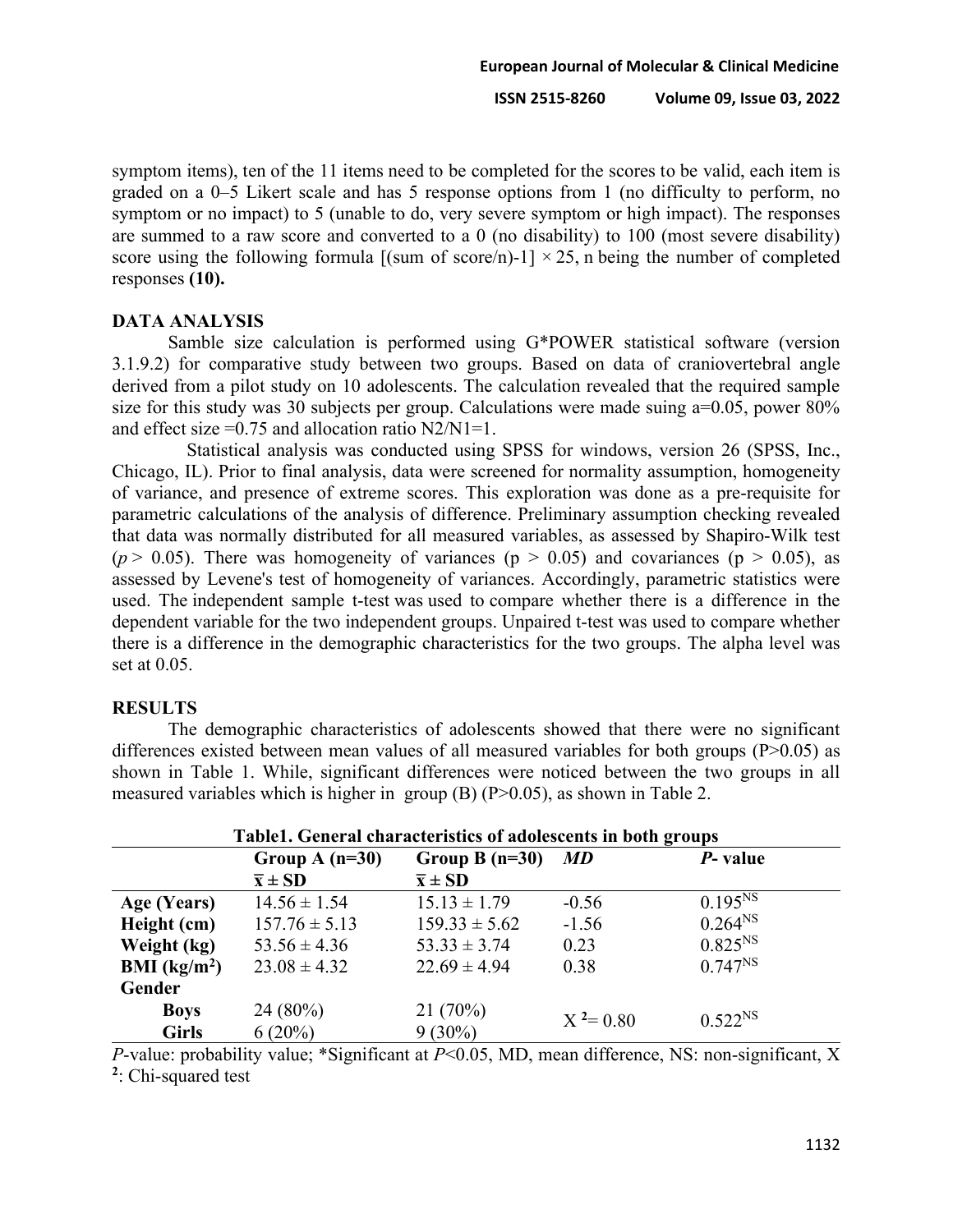| <b>Variable</b>                             | <b>Group A</b><br>$\overline{x} \pm SD$ | <b>Group B</b><br>$\overline{x} \pm SD$ | <b>MD</b> | <i>P</i> - value       |
|---------------------------------------------|-----------------------------------------|-----------------------------------------|-----------|------------------------|
| Craniovertebral<br>angle<br>(CVA)(degree)   | $33.06 \pm 4.36$                        | $39.01 \pm 8.19$                        | $-5.94$   | $0.001*$               |
| <b>Quick-DASH</b><br>questionnaire (scores) | $4.46 \pm 1.52$                         | $18.85 \pm 4.96$                        | $-14.38$  | $0.00001$ <sup>*</sup> |

**Table 2. Comparison between both groups in all measured variables.**

 $\bar{x}$ : Mean; SD: Standard deviation, MD: mean difference, P-value: probability value; \*Significant at  $P<0$ .

#### **DISCUSSION**

The current study was conducted to determine the effect of overuse of smartphone on craniovertebral angleand level of upper extremity function in adolescent. Sixty children from both genders were included in this study. Their age ranged from 14-18 years old as there is an increase in the usage of smartphone in children and adolescents at this age**[11].**

Our study showed that there was a significant difference  $(P=0.001)$  in group  $(A)$  who used the smartphone less than 4 hours per day and group (B) who used the smartphone more than 4 hours per day continuously which was higher in group(B), that subject in group (B)whousedsmartphone more than 4 hourstended to have a smaller craniovertebral angle than group (A) who used smartphone less than 4 hours which reflect high degree of forward head in group (B)

Our finding is consistent with the bulk of the literatures investigated the CVA reported that Adolescents who used their smartphones for a longer period of time had greater FHP than those who used them for a shorter period of time **[12,13,14].**Further studies explained that the load on the cervical spine increases dramatically when the head flexion increases**[15],** and Head forward flexion of varying degrees puts pressure on the cervical spine, which affect the natural curve and surrounding structure of the cervical angle. **[16,17,18]**

The findings of this study are consistent with the results of**[19]**whoreported that the severity of the symptoms in the upper extremity is significantly associated with time for daily using of smartphones, and revealed that an increased duration of use of smartphones increase its negative effects due to faulty posture, pain and muscle fatigue. Moreover, our results are consistent with **[20]** who found that loss of function and muscle fatigue with longer duration of smartphone usage.

Complications and adverse effects of smartphones' excessive usage may include neck and shoulder problems, such as microtrauma to the musculoskeletal structure, De Quervain's tenosynovitis, and weakness of the thumb and wrist as the thumb and wrist weakness may be due to repetitive movement of flexion and extension over the wrist and fingers, which is increased with more duration spent over smartphones, eventually causing fatigue and loss of function **[21,22,23]**. Mobile hand-held device users complain of discomfort in at least one area of the upper extremities, upper back, or neck**[24].**

#### **LIMITATION**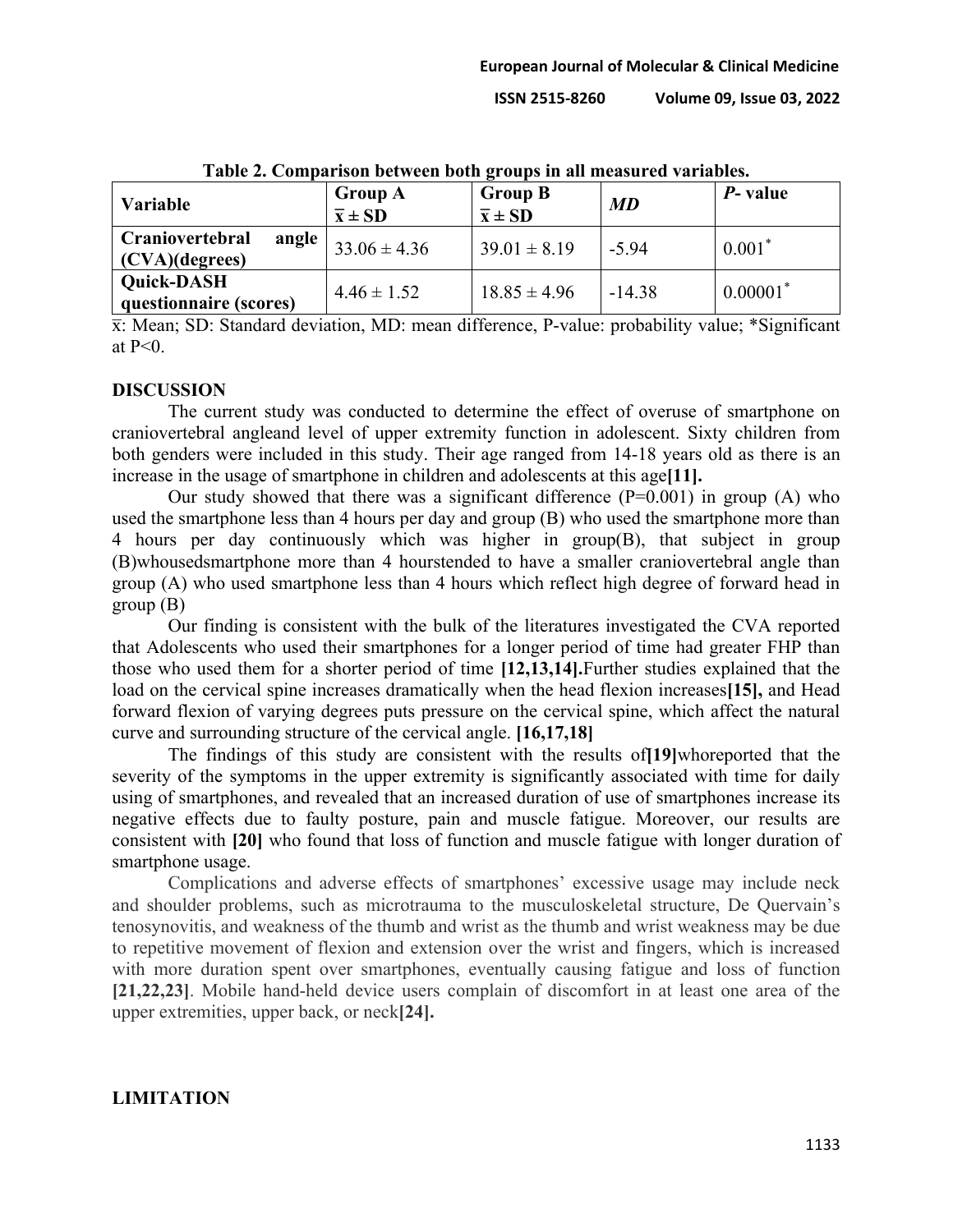Covid-19 had a major impact on the time required for requitement of the adequate number of subjects.

## **CONCLUSION**

The usage of the smartphone more than 4 hours per day continuously in adolescence mayresult in decrease craniovertebral angle andlimitation of the upper extremity functions.

## **INFORMED CONSENT**

A consent form was obtained from children and their parents prior to participation.

## **REFERNCE**

- 1. **ARSLAN, A. AND A.T.** "NAL, (2013). examination of cell phone usage habits and purposes of education faculty students. international journal of human sciences,
- 2. **GUNTER, B. (2019).** children and mobile phones: adoption, use, impact, and control (pp. 44–45). emerald publishing. [crossref], [google scholar]
- 3. **MIAKOTKO L (2016):** the impact of smartphone and mobile devices on human health and life. the journal of online education. available from: [www.nyu.edu.](http://www.nyu.edu/) accessed at (23/4/2018).
- 4. **HEO J, OH J, SUBRAMANIAN SV, KIM Y, KAWACHI I (2014).** addictive internet use among korean adolescents: a national survey. plos one. feb; 9(2):1-8.
- 5. **DOMOFF, S. E., BORGEN, A. L., FOLEY, R. P., & MAFFETT, A. (2019).** excessive use of mobile devices and children's physical health. human behavior and emerging technologies, 1(2), 169–175.
- 6. **EITIVIPART, A.C., VIRIYAROJANAKUL, S.,& REDHEAD, L. (2018).** musculoskelet al disorder and pain associated with smartphone use: a systematic review of biomechanical evidence. *hongkong physiotherapy journal*, 38(2), 77–90.
- 7. **SHOUSHA, T. M., & BEHIRY, A. (2020).** Can selective exercises of neck muscles relief migraine?. *International Journal of Psychosocial Rehabilitation*, *24*(10).
- 8. **AL-KHLAIWI T, MEO SA (2004).** association of mobile phone radiation with fatigue, headache, dizziness, tension and sleep disturbance in saudi population. saudi medical journal. 1; 25:732-6.
- 9. **YIP C, CHIU T, POON A (2008).** the relationship between head posture and severity and disability of patients with neck pain. manual therapy. 13(2):148-154
- 10. **BEATON DE, WRIGHT JG, KATZ JN, (2005):** upper extremity collaborative group development of the quickdash: comparison of three item-reduction approaches. *j bone joint surg am.* (5):1038–1046.
- 11. **HANPHITAKPHOMG, P., THAWINCHAI, N., AND POOMSALOOD, S. (2021).** effect of prolonged continuous smartphone gaming on upper body postures and fatigue of neck muscles in school student aged between 10-18 years. cogent engineering, 8(1), 1890368
- 12. **KEE IK, BYUN JS, JUNG JK, CHOI JK. (2016).** the presence of altered craniocervical posture and mobility in smartphone-addicted teenagers with temporomandibular disorders. journal of physical therapy science.;28(2):339-346